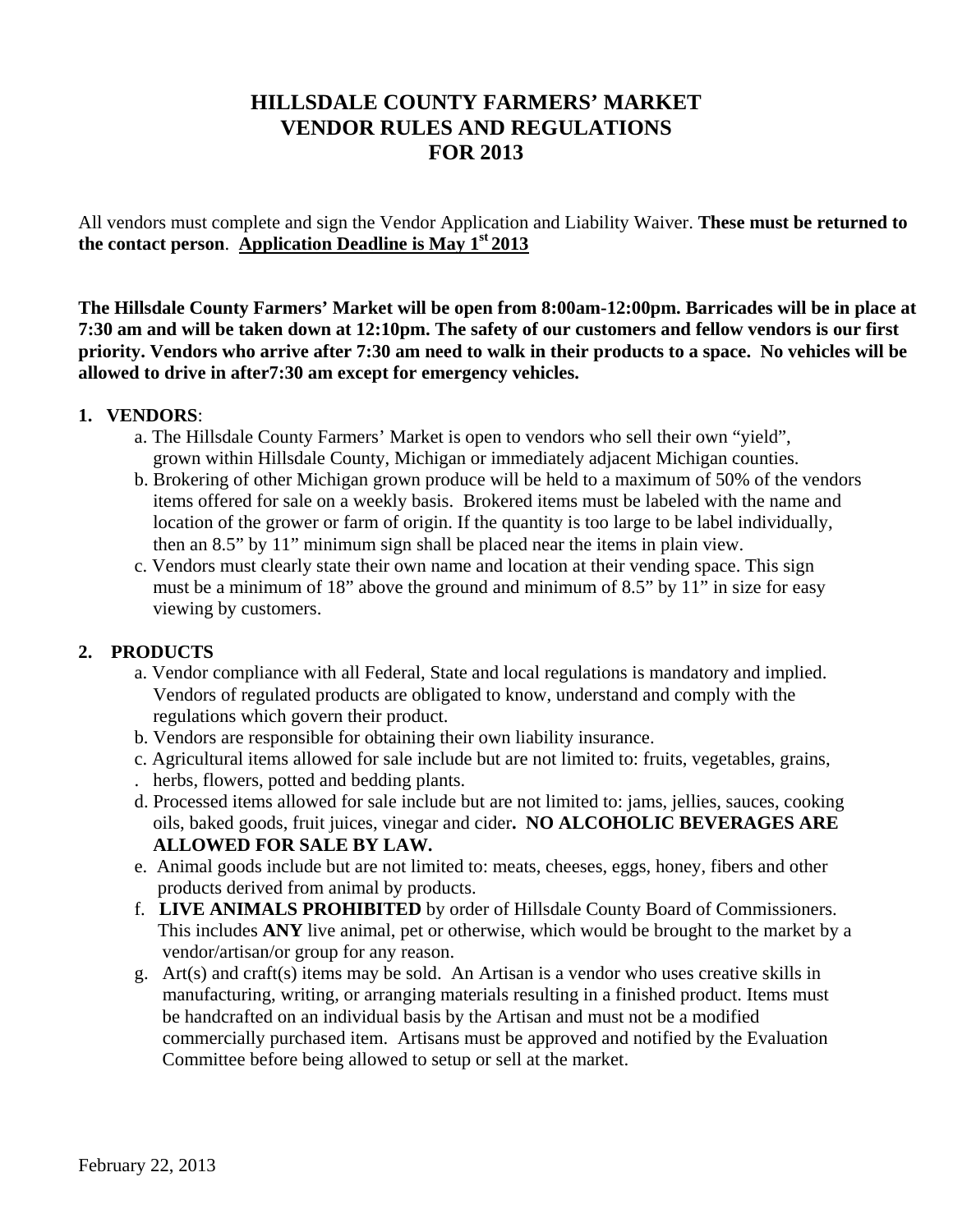#### **3. VENDOR/ARTISAN SPACE AND PARKING DESIGNATION**

- a. Lot spaces are assigned. Vendors may request specific spaces which will be assigned as assigned. Assigned spaces will be held to a total of 2 adjacent parking spots. All inventory, vehicles, displays, etc. must fit in this space.
- b. Any vendor vehicles, not parked in the courthouse lot in their sales space, must park away from the market area in order to keep the parking spaces around the courthouse available for our customers.
- c. Primary sales of goods must be from a table or display provided by the vendor. Your vehicle may be used to store excess goods. Tailgate selling is prohibited.
- d. Canopies must be weighted as there are no provisions for staking. Weights shall be placed as to not create tripping hazards.
- e. Vendors are responsible for policing and cleanliness of their space and for overall cleanliness of the market location during and after market. Violation may be grounds for denial of future vending opportunities.

#### **4. MARKET HOURS**

- a. Market hours are Saturday from 8 am to 12 pm.
- b. Entrances and exits to the market location will be barricaded at 7:30 am. After this time no vehicle traffic will be allowed in or out of the market until 12:10 pm.
- c. Vendors may still set up their display after the market opens but will have to park offsite (see Rule 3b) and hand truck goods into the market.
- d. If any vendor becomes sick, uncomfortable with the weather, has a family emergency, etc. may leave upon informing an officer or market advisor so that you can be safely escorted from the courtyard grounds.

## **5. MARKET BEHAVIOR**

- a. Vendors are independent entrepreneurs with a common stake in creating a vibrant marketplace. Inappropriate language or behavior, including profanity, harassment or abuse by a vendor or participant toward anyone shall be grounds for removal from market.
- b. Vendors must not smoke on grounds.
- c. No pets belonging to vendors are allowed on the premises. Exceptions are made for service animals (see Rule 2f)

#### **6. RULE ENFORCEMENT**

- a. Market rules are established by the Market Association. Rules are subject to change. Requests for change/addition by a member will be submitted to the Association via the Association Officers, who will call a Rules Committee meeting, for discussion and Submission for membership vote.
- b. The Market Advisors, which will be volunteer vendors, shall consist of 2 members who will be designated as "in charge" advisors. Other members may sign up to help these "in charge" advisors each month. The Market Advisors have the responsibility of ensuring that member and customer concerns are addressed and that rules are enforced appropriately and evenly.
- c. The Market Advisors shall report any disputes that arise regarding market operation to the Association Officers.
- d. The Market Advisors may deny the privilege of selling at the market on any given market day for failure to comply with the rules and regulations.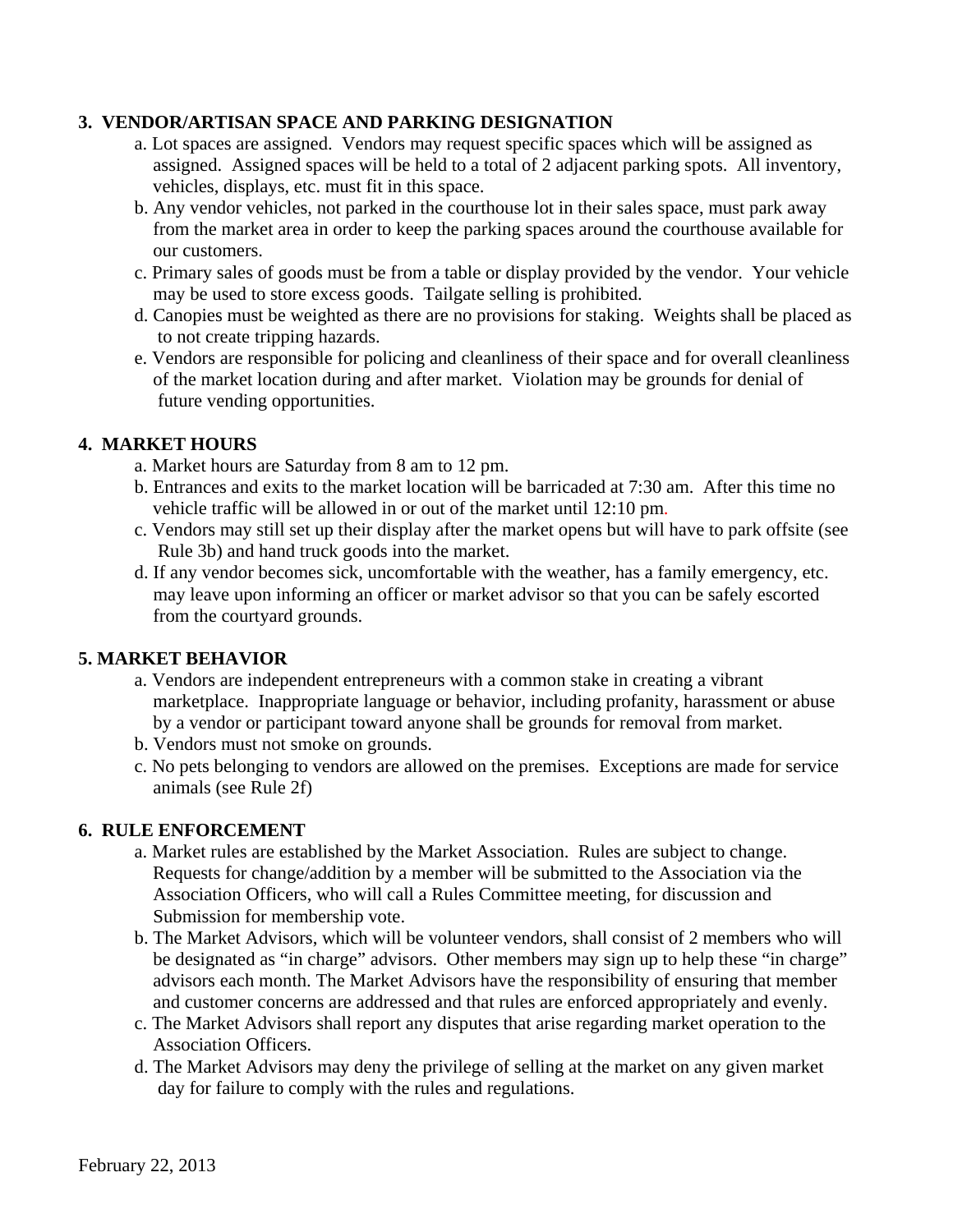# Hillsdale County Farmers' Market Vendor Application and Contact Sheet **(This application is non-transferable)**

| Name:    |  |                |
|----------|--|----------------|
| Address: |  |                |
| City:    |  |                |
| State:   |  | $\mathbf{Zip}$ |
| Phone:   |  |                |
| Email:   |  |                |

(HCFMA reserves the right to request verification of claims based on statements above and below)

If you plan to be a new artisan vendor, please include a detailed description and an example photo of your finished product with this form. New items require a new application/approval.

Have you been approved as a vendor at the market previously? \_\_\_\_\_\_\_\_

If you are an artisan, have you been approved previously? \_\_\_\_\_\_\_

\_\_\_\_\_\_\_\_\_\_\_\_\_\_\_\_\_\_\_\_\_\_\_\_\_\_\_\_\_\_\_\_\_\_ \_\_\_\_\_\_\_\_\_\_\_\_\_\_\_\_\_\_\_\_\_\_\_\_\_\_\_\_\_\_\_\_\_\_\_\_ \_\_\_\_\_\_\_\_\_\_\_\_\_\_\_\_\_\_\_\_\_\_\_\_\_\_\_\_\_\_\_\_\_\_\_\_ \_\_\_\_\_\_\_\_\_\_\_\_\_\_\_\_\_\_\_\_\_\_\_\_\_\_\_\_\_\_\_\_\_\_\_\_

| List of Products you plan to broker: |  |  |  |  |
|--------------------------------------|--|--|--|--|
|--------------------------------------|--|--|--|--|

\_\_\_\_\_\_\_\_\_\_\_\_\_\_\_\_\_\_\_\_\_\_\_\_\_\_\_\_\_\_\_\_\_\_\_\_ \_\_\_\_\_\_\_\_\_\_\_\_\_\_\_\_\_\_\_\_\_\_\_\_\_\_\_\_\_\_\_\_\_\_\_\_ \_\_\_\_\_\_\_\_\_\_\_\_\_\_\_\_\_\_\_\_\_\_\_\_\_\_\_\_\_\_\_\_\_\_\_\_ \_\_\_\_\_\_\_\_\_\_\_\_\_\_\_\_\_\_\_\_\_\_\_\_\_\_\_\_\_\_\_\_\_\_\_\_

\_\_\_\_\_\_\_\_\_\_\_\_\_\_\_\_\_\_\_\_\_\_\_\_\_\_\_\_\_\_\_ \_\_\_\_\_\_\_\_\_\_\_\_\_\_\_\_\_\_\_\_\_\_\_\_\_\_\_\_\_\_\_\_\_\_\_\_ \_\_\_\_\_\_\_\_\_\_\_\_\_\_\_\_\_\_\_\_\_\_\_\_\_\_\_\_\_\_\_\_\_\_\_\_ \_\_\_\_\_\_\_\_\_\_\_\_\_\_\_\_\_\_\_\_\_\_\_\_\_\_\_\_\_\_\_\_\_\_\_\_ \_\_\_\_\_\_\_\_\_\_\_\_\_\_\_\_\_\_\_\_\_\_\_\_\_\_\_\_\_\_\_\_\_\_\_\_

I, the undersigned, have received and read the Hillsdale County Farmers' Market Vendor rules. I agree to follow the rules and abide by decisions and actions based upon the rules. I agree to comply with all Federal, State and local laws concerning items I produce that require licensing.

I, hereby agree to hold the Hillsdale County Farmers' Market Association and Hillsdale County harmless against any and all claims, demands, suits and losses, including all costs connected therewith, for any damage which may be asserted, claimed or recovered against or from the Hillsdale County Farmers' Market Association, Hillsdale County, their elected and appointed officials, employees, volunteers, or all others working on behalf of Hillsdale County Farmers' Market by reason of personal injury, including bodily injury or death; and/or property damage, including loss of use thereof, which arises out of the alleged negligence of the Hillsdale County Farmers' Market and/or Hillsdale County in any way connected or associated with this market.

It is further agreed that I hold the Hillsdale County Farmers' Market Association and Hillsdale County harmless for any damages that may be sustained to personally owned equipment used during market days and damages will be my sole responsibility. (This page will be kept on file with the Hillsdale County Farmer's Market Association)

Signature:  $Date:$ 

#### Market Contact:

Hillsdale County Farmers' Market Association c/o Amy Crow - Secretary 4321 E. Camden Rd. Osseo, MI 49266

#### For Market Use Only:

| Approved    |  |
|-------------|--|
| Disapproved |  |

| Approval by:    |  |
|-----------------|--|
| $\text{Date}:$  |  |
| Artisan Number∶ |  |

# **Months that you plan to participate in the market:**

**(Please circle) May June July August September October**